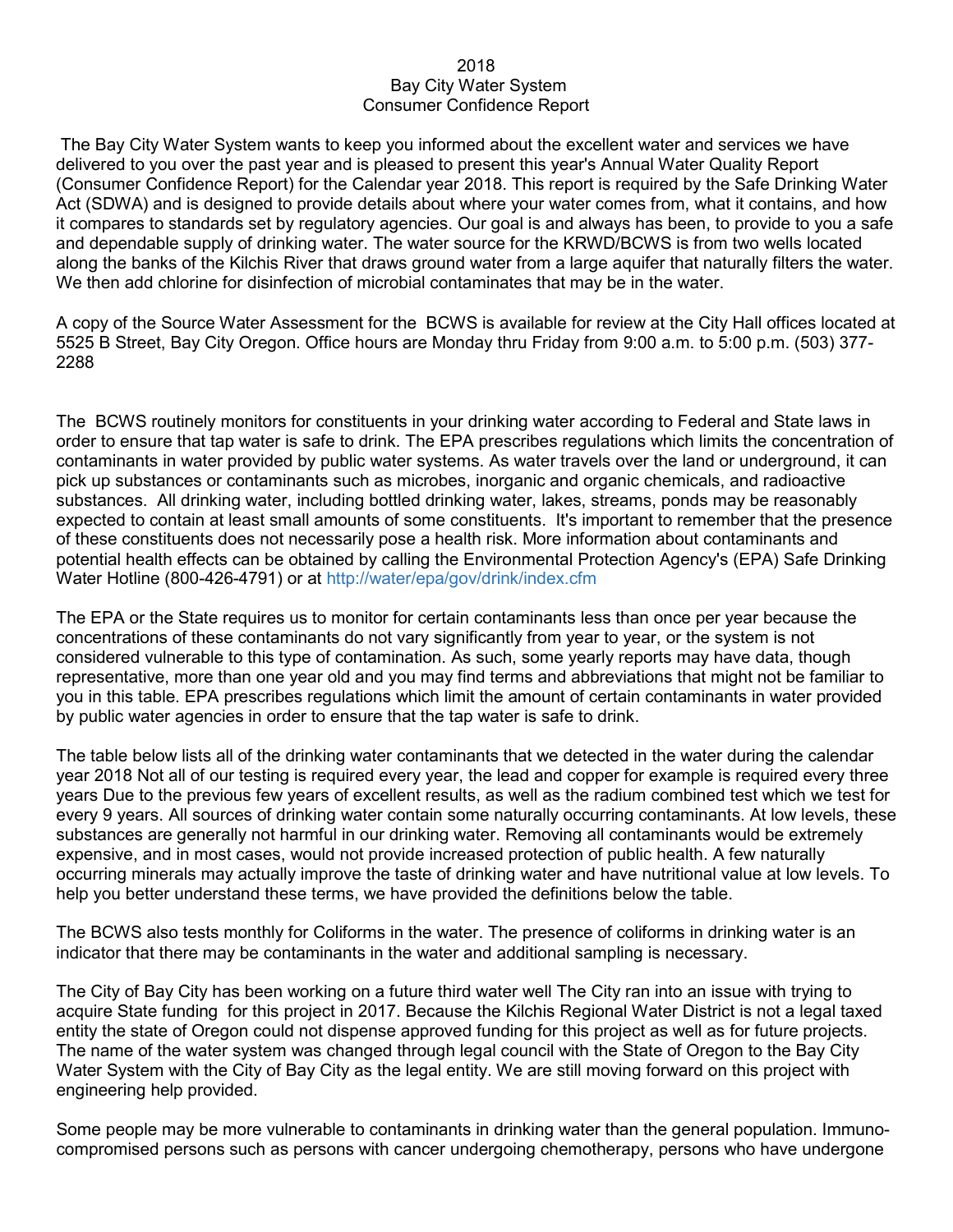organ transplants, people with HIV/AIDS or other immune system disorders, some elderly, and infants can be particularly at risk from infections. These people should seek advice about drinking water from their health care providers. EPA/Centers for Disease Control (CDC) guidelines on appropriate means to lessen the risk of infection by Cryptosporidium and other microbial contaminants are available from the Safe Water Drinking Hotline (800-426-4791).

If lead is present, elevated levels can cause serious health problems, especially for pregnant women and young children. Lead in drinking water is primarily from materials and components associated with service lines and home plumbing. Kilchis Regional Water District is responsible for providing high quality drinking water but cannot control the variety of materials used in plumbing components. When your water has been sitting for several hours, you can minimize the potential for lead exposure by flushing your tap for 30 seconds to 2 minutes before using water for drinking or cooking. If you are concerned about lead in your water, you may wish to have your water tested. Information on lead in drinking water, testing methods, and steps you can take to minimize exposure is available from the Safe Drinking Water Hotline or at http;//www.epa.gov/safewater/lead.

If you have any questions or concerns please contact Brian Bettis at (503) 377-4121